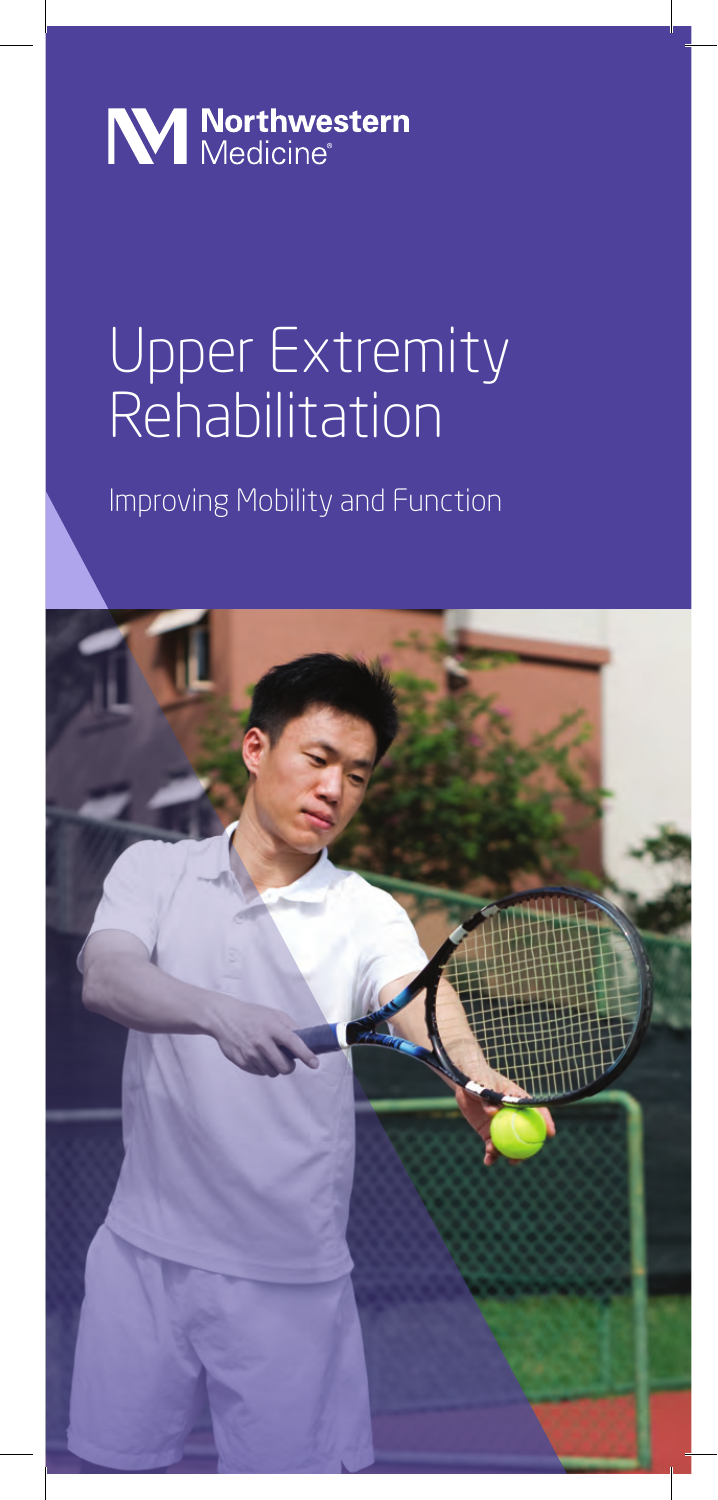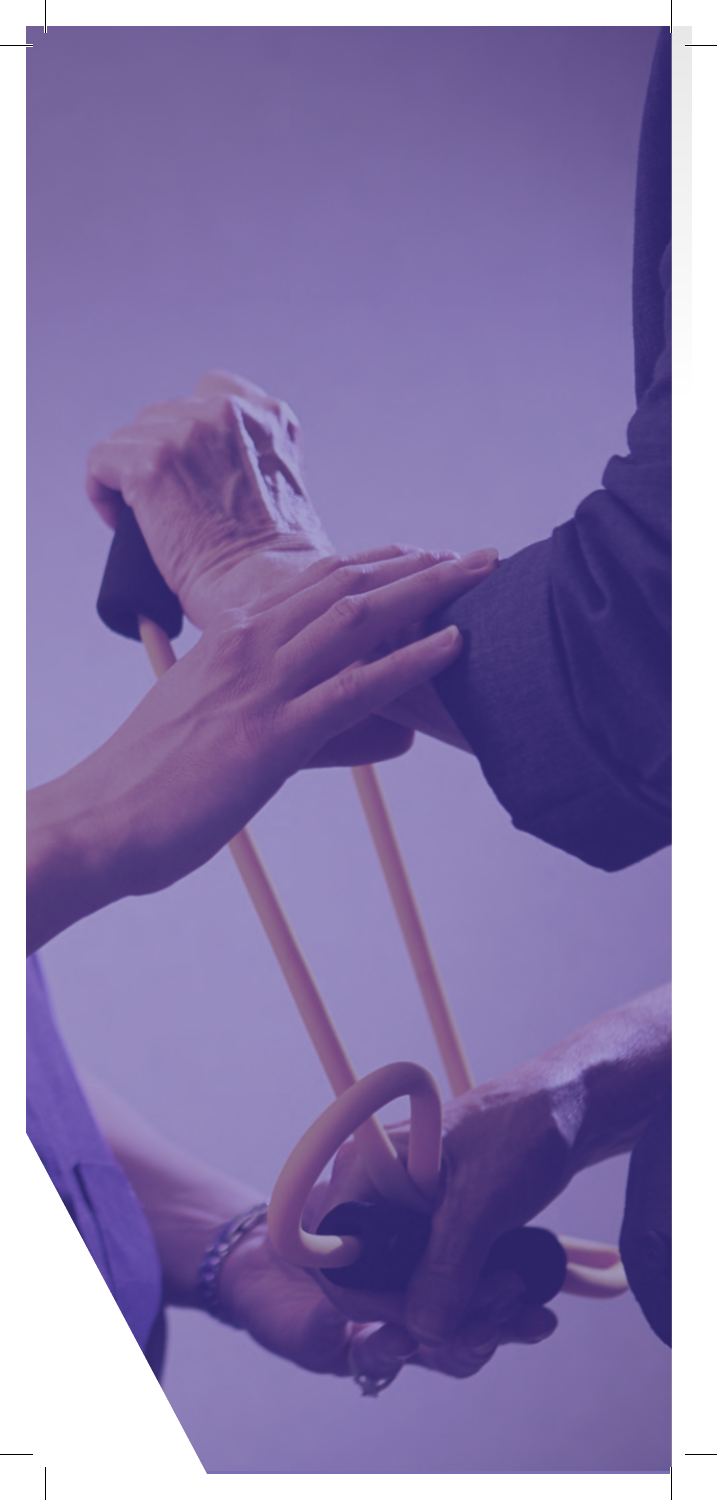# Rehabilitation that's tailored for you

It's not easy getting through the day without full use of an arm or hand. From eating to driving, we rely on our hands and arms for much of what we do every day. That's why Northwestern Medicine Central DuPage Hospital and Northwestern Medicine Delnor Hospital Rehabilitation Services offers specialized therapy for your shoulder, elbow, wrist or hand due to overuse, fracture, trauma, nerve injuries or disease such as arthritis.

Therapy also may be needed following an acute injury or a surgical procedure, or could be prescribed to help prevent deformity or contracture. Whatever your upper extremity issues are, rest assured that Northwestern Medicine Rehabilitation Services offers the therapy to help you.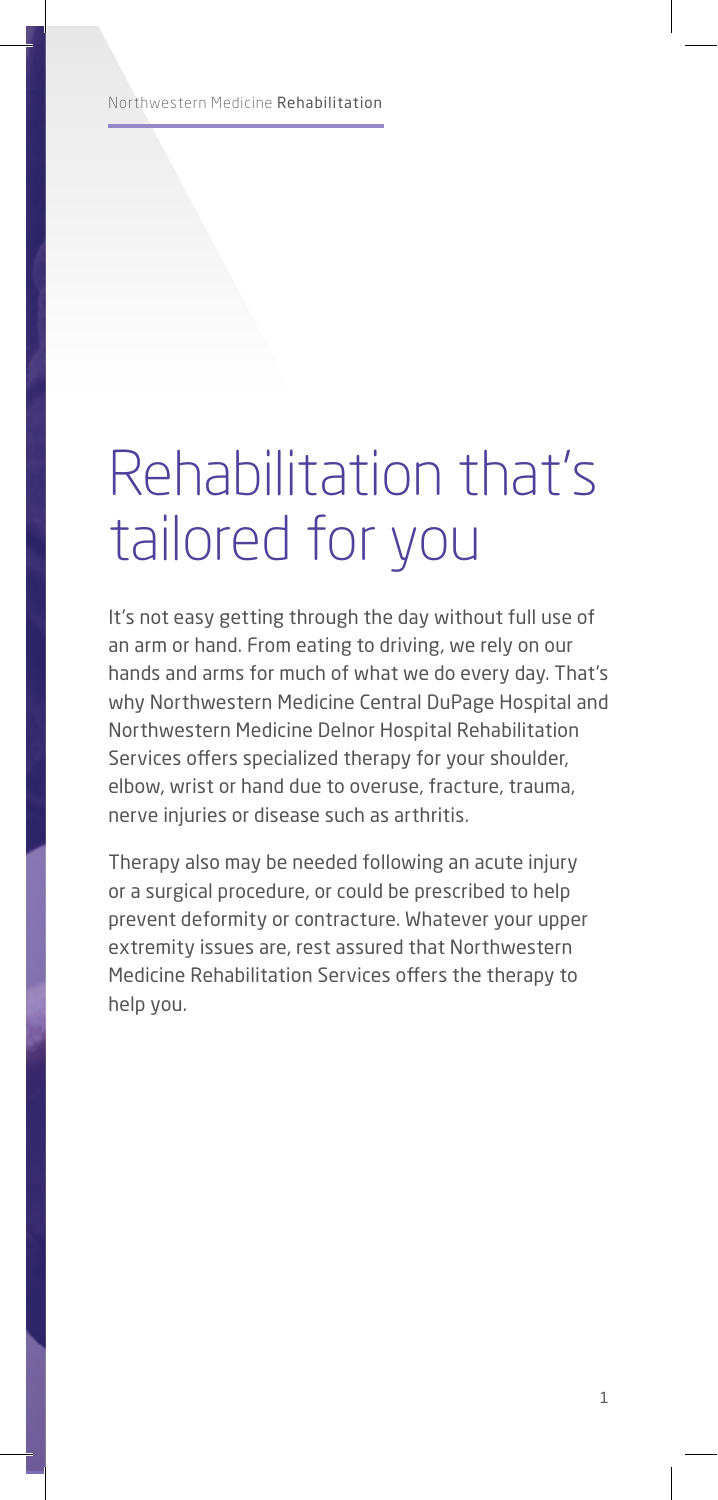

### Reliable care from a trusted partner

By choosing Northwestern Medicine Rehabilitation Services to treat your upper extremity, you'll benefit from:

Licensed occupational and physical therapists with advanced certifications who treat a variety of upper extremity conditions and injuries affecting the shoulder, elbow, wrist or hand

Specialized hand therapy

A wide array of treatment options for both adults and children

You'll find that our combination of advanced, collaborative care provides all the help you require from a single convenient source that's both trusted and reliable.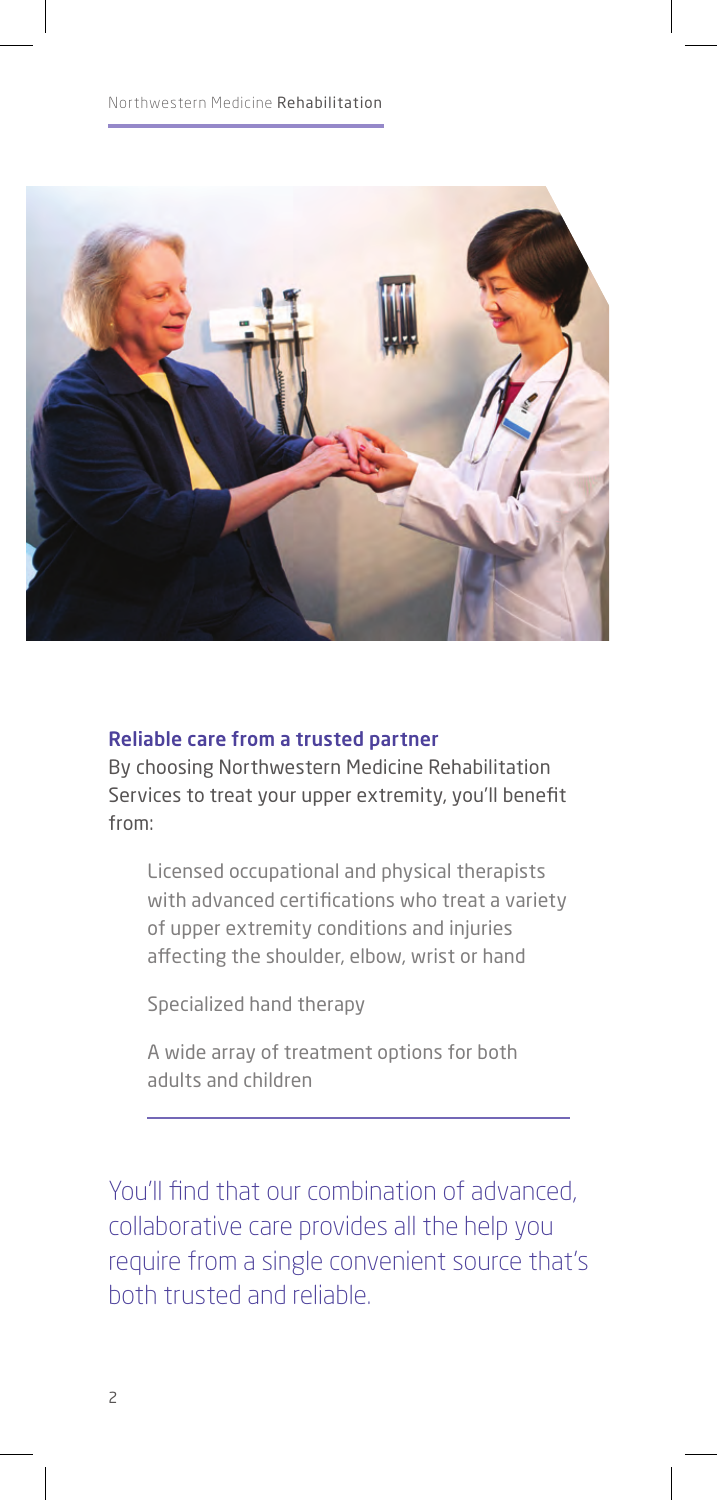At Northwestern Medicine, your rehabilitation needs will be evaluated by licensed therapists who will work with you to develop a treatment plan that reduces or eliminates pain and improves or restores your mobility and function.

### Getting started

The rehabilitation process begins with a physician's referral to a Northwestern Medicine licensed therapist who will evaluate and treat your condition or injury. You can bring the referral to your first appointment or have your physician's office fax it to Northwestern Medicine in advance. The duration of your therapy will vary according to your individual needs.

### What you can expect

The goals of upper extremity rehabilitation and hand therapy are to reduce or eliminate pain, and to improve or restore your mobility and function.

The evaluation may include an assessment of range of motion, strength, pain, edema, muscle tone, sensation, gross and fine motor coordination and any functional limitations affecting your upper extremity or hands. You can also expect to be provided with instructions for a home exercise program to help the progress of your therapy and recovery.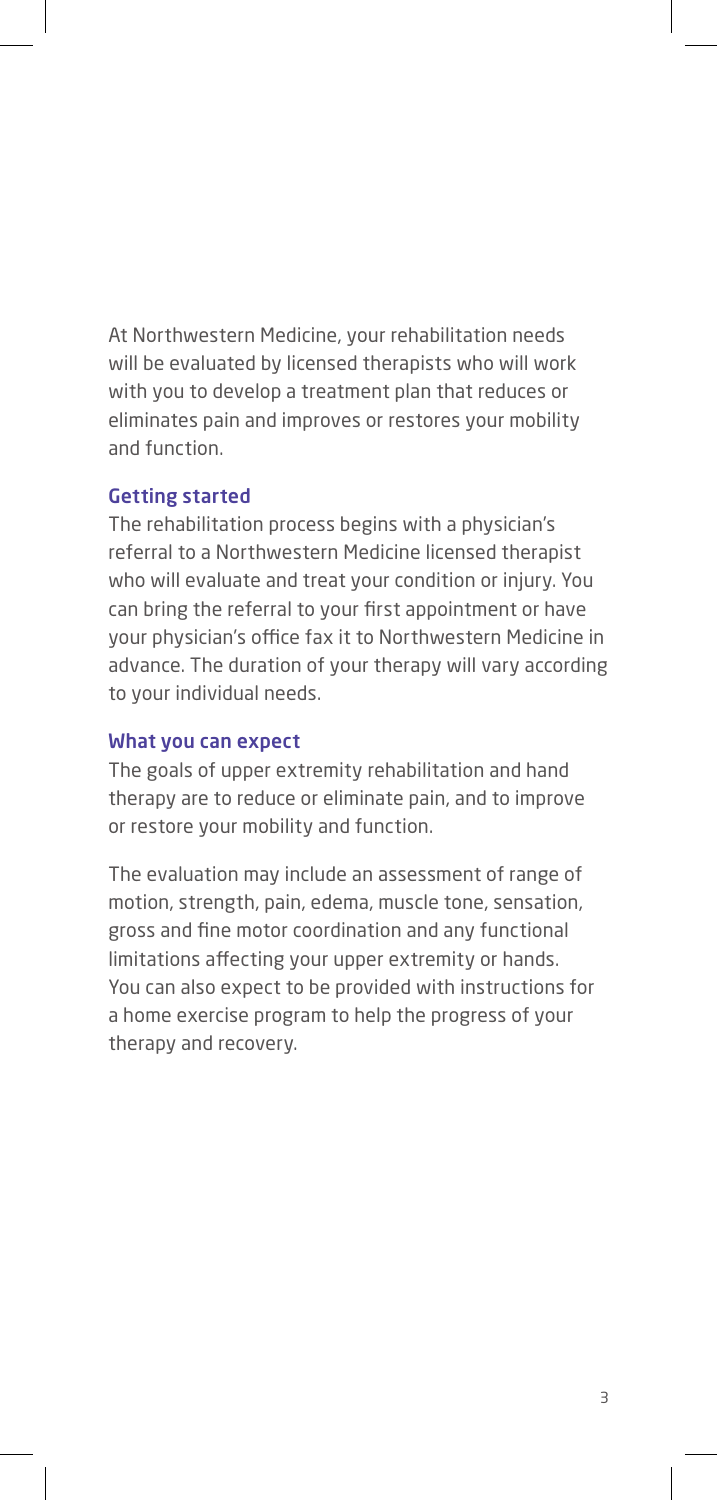## Some diagnoses treated

#### Amputations

Brachial plexus neuropathy

Burns

Bursitis

Carpal tunnel syndrome/release

Contractures

DeQuervain's tenosynovitis

Fractures/repairs

Frozen shoulder

Impingement syndrome

Joint arthroplasty

Lateral epicondylitis (tennis elbow)

Medial epicondylitis (golfer's elbow)

Nerve injuries, repairs, compressions or transpositions

**Osteoarthritis** 

Rheumatoid arthritis

Rotator cuff injuries/ repairs

Shoulder separations/ subluxations

Sports injuries

Tendonitis

Tendon repairs

Trigger finger

Skier's or Gamekeeper's Thumb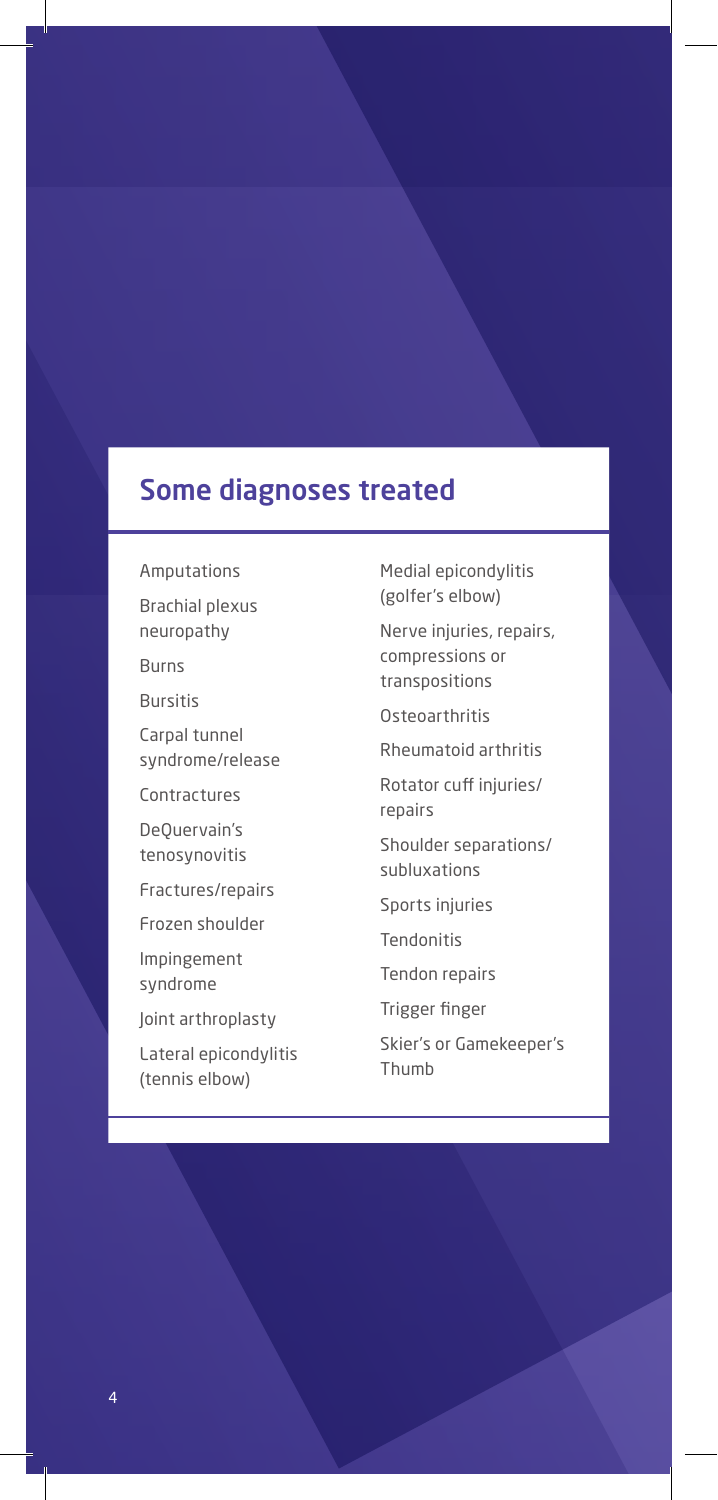# Therapy designed to meet your needs

Our therapist will work with you and your primary care physician to determine the range of treatment needed. Depending on the cause of your injury or condition, your treatment plan could include a variety of approaches such as patient education, joint protection, strengthening exercises, functional activities, active and passive range of motion exercises and modalities such as heat, icing, ultrasound, electrical stimulation and fluidotherapy.

Treatment plans may also include soft tissue mobilization, nerve and tendon glides, sensory re-education or desensitization, edema management, custom orthotic fabrication (static and dynamic), instruction in activities of daily living, adaptive equipment and pain control/ reduction techniques.

Whatever your upper extremity/hand rehabilitation needs are, we combine our expertise with a dedicated staff committed to helping our patients achieve a full recovery. Talk to your physician about a referral and begin improving your mobility, your function and your life.

To schedule an evaluation or for more information, please call 630.933.6293. TTY for the hearing impaired 630.933.4833.